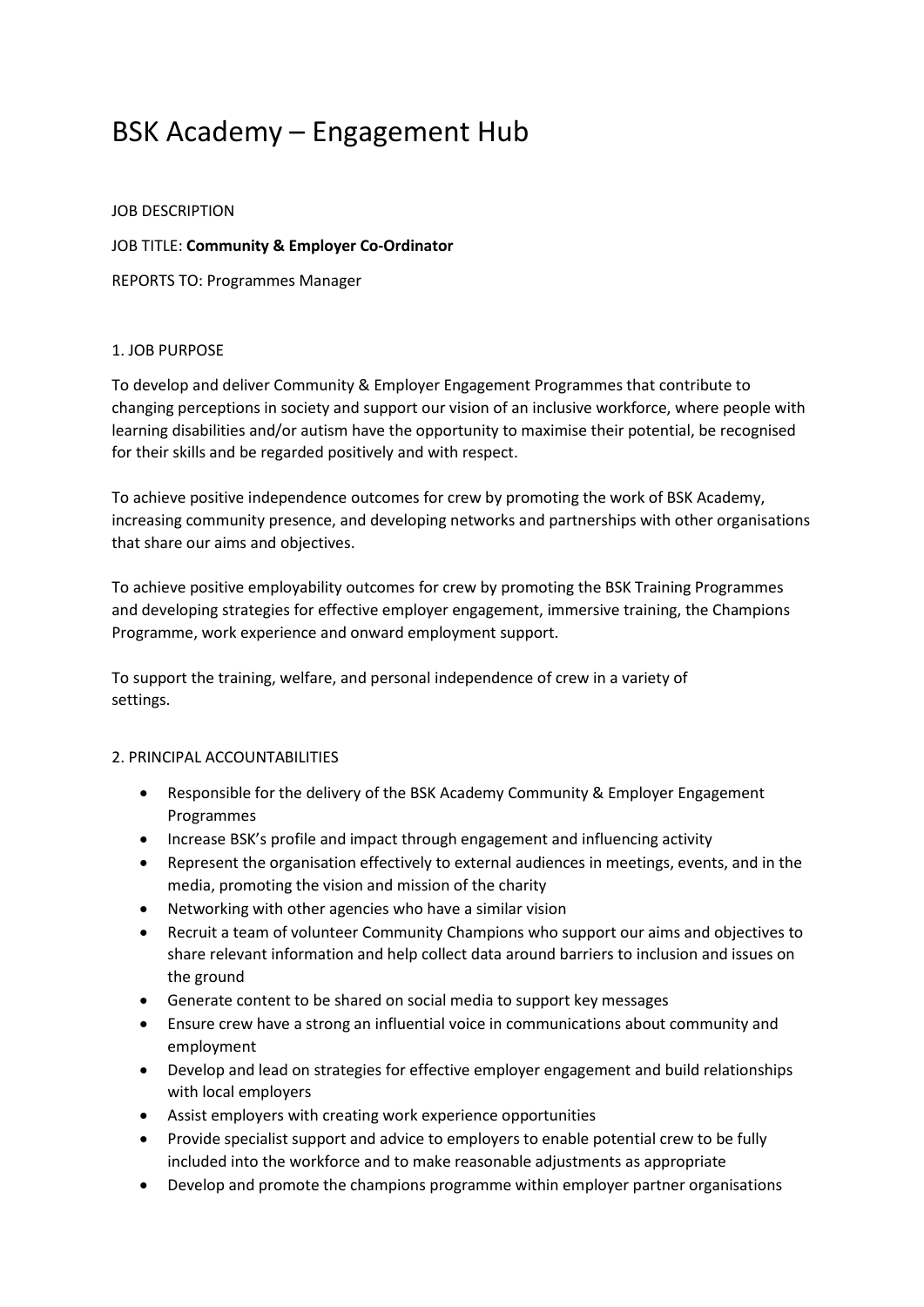- Lead on the immersive training offer and team building events withing BSK Enterprises
- Maintain up to date knowledge of changes in legislation, policy guidance and good practice relating to inclusion and employment of people with learning disabilities and/or autism both locally, in the UK and internationally
- Assist in reviewing the development of crew within the Launch Programme, and using this knowledge, work with the crew to assist with work experience and employment pathway planning
- Reviewing support needs and identifying any learning aids to enable people to reach their potential in work experience and further employment
- Ensure there are appropriate work experience placement for crew, in particular those who are on the Launch Programme and that there are clear employment pathways in place for the end of their programme
- Provide support through the onboarding and induction process with crew transitioning to onwards employment and provide short and long-term individualised support to both the crew graduate and employer as required to ensure high retention
- Support the crew graduate in continuing to engage with Crew + and refer back to the learning team for any flexi timetable courses as deemed appropriate
- Report on progress of crew in work experience and crew graduates to Programmes Manager on a regular basis
- With the Training & Engagement Co-Ordinators, participate in the development of Crew+, ensuring all crew have regular and varied opportunities to be active members of their community
- Acting as the main point of contact for crew, employers, families, and other support agencies for crew members in outside work experience placements or crew graduates
- Recording all safeguarding concerns and escalating to the appropriate agencies when necessary in a timely and confidential manner
- Attend management, team and staff meetings, and crew reviews. Attend training opportunities to enhance professional development. Be fully versed in Academy policy and best practice.
- Carry out administration tasks related to the role
- Maintain a professional environment ensuring standards of health and safety, tidiness, cleanliness, and general care are preserved.
- $\bullet$  1<sup>st</sup> Aid and Fire Marshall duties

This is not an exhaustive list of accountabilities and the postholder will be expected to be flexible and adaptive to the needs of the business.

| Experience | 2 + years' experience working with people with learning<br>$\bullet$<br>disabilities and/or autism is essential<br>Level 2 or above in Health and Social Care or equivalent<br>qualification or Team Leader/Manager experience preferred<br>Experience of mentoring others is desirable |
|------------|-----------------------------------------------------------------------------------------------------------------------------------------------------------------------------------------------------------------------------------------------------------------------------------------|

## 3. KNOWLEDGE AND SKILL